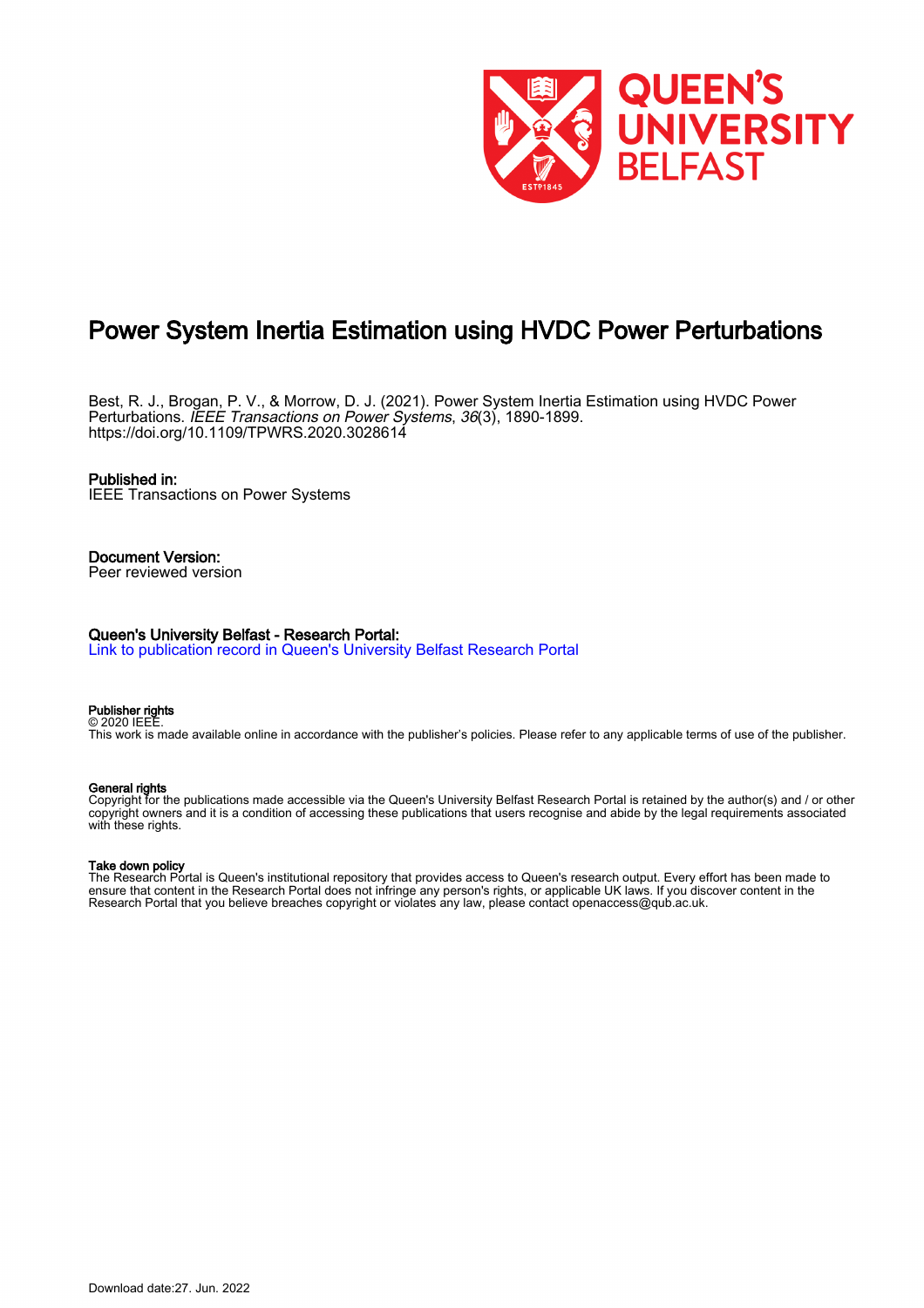# Power System Inertia Estimation using HVDC Power Perturbations

Robert J. Best, Paul V. Brogan and D. John Morrow

*Abstract***-- This paper describes a power system inertia estimation method that utilizes power perturbations caused by the flow switch on an HVDC interconnector. The analysis is performed using real power system measurements from Ireland's all-island power system. The method employs an energy based estimation technique which permits a non-step power change to be used for inertia calculation and encapsulates the challenges associated with the use of real data. While it is shown that synchronous generators account for most of the power system inertia, other contributors are also investigated, namely power station auxiliary load, distributed generation and power system demand. Time-of-day and wind related effects on Ireland's power system inertia are explored. Recommendations are made for the practical implementation of the method.**

*Index Terms***-- Frequency transients, Low inertia power systems, Phasor measurement data, Power system inertia**

#### I. INTRODUCTION

HE kinetic energy stored in the rotating masses of bulk syn-THE kinetic energy stored in the rotating masses of bulk synchronous generators provides most of the power system's inertia. As increasing penetrations of non-synchronous renewables displace bulk synchronous generators, the inertia contribution from other sources, such as motors and distributed synchronous or induction generators, becomes more important. For example, on Ireland's all-island power system, a system nonsynchronous penetration (SNSP) of 75% is targeted for 2020 [1]. Improved real-time inertia estimation is essential for low inertia power system operation in terms of unit commitment and dispatching system services to ensure power system stability.

Synchronous inertial response is now a remunerated system service [2]. Improved estimation of inertia can help determine how much of this service should be bought and how to appropriately scale its value when the resource is scarce [3]. Thus, in addition to its technical necessity there is a strong financial impetuous for system inertial like services, and further, this necessitates the verification of response from both synchronous and synthetic inertia providers.

Many methods of inertia calculation rely on power system frequency transients caused by loss of generation [4] – [9]. Such loss of generation events are relatively rare and although they tend to cause large frequency disturbances they require a post event study to determine cause, location, type of trip, etc., so that inertia and system response can be characterized. The scarcity of these events, in particular repeated similar events, makes validation of these methodologies difficult.

Techniques that provide online estimation of inertia have also been proposed [10], [11]. These methods utilize ambient power system changes, wide-area measurements and sophisticated algorithms to achieve online inertia estimation. It is likely that the most accurate method will result from a combination of the various techniques that have been developed. The major difference between these techniques tends to relate to the type of monitoring data that is available, or required, as an input. This could range from a single frequency measurement and knowledge of the tripped unit's output, to power and frequency measurement at every infeed and major load. In addition, there is the difficulty in acquiring data for field testing of techniques.

The method proposed in this paper is to observe a known active power perturbation, then by accurately monitoring power system frequency measurements use dynamic equations to estimate system inertia. The case study explored occurs when the power flow over an HVDC interconnector switches direction, resulting in a 30.5 MW step in power flow. The HVDC interconnector connects the Great Britain (GB) and the all-island power systems with reverses in power flow occurring regularly, largely driven by load and the generation mix between thermal and renewable. Although from the perspective of this study the change in HVDC power flow is a normal system operational event, such a perturbation can be injected by a battery energy storage system or HVDC link for the specific purpose of inertia estimation. A similar method is being used in Japan and is intended for G[B \[12\],](#page-10-0) in this case a dedicated device injects power and uses a patented method to estimate power system inertia. The method demonstrated in this paper is in the public domain and utilizes an existing power system perturbation.

Probing methods of inertia estimation, whether controlled [\[12\]](#page-10-0) or, as in this investigation, ambient can directly inform power system operators, but frequency and time series measurements can also be used to improve statistical estimations, such as [\[13\].](#page-10-1) It is worth noting that such statistical investigations and estimations may require probes of differing magnitudes, at different frequencies and with various generation

This work is part of SPIRE2 (Storage Platform for the Integration of Renewable Energy 2) project, supported by the European Union's INTERREG VA Programme, managed by the Special EU Programmes Body (SEUPB). The views and opinions expressed in this paper do not necessarily reflect those of the European Commission or SEUPB.

R. J. Best, P. V. Brogan and D. J. Morrow are with the School of EEECS, Queen's University Belfast, Northern Ireland, United Kingdom, (e-mail: r.best@qub.ac.uk).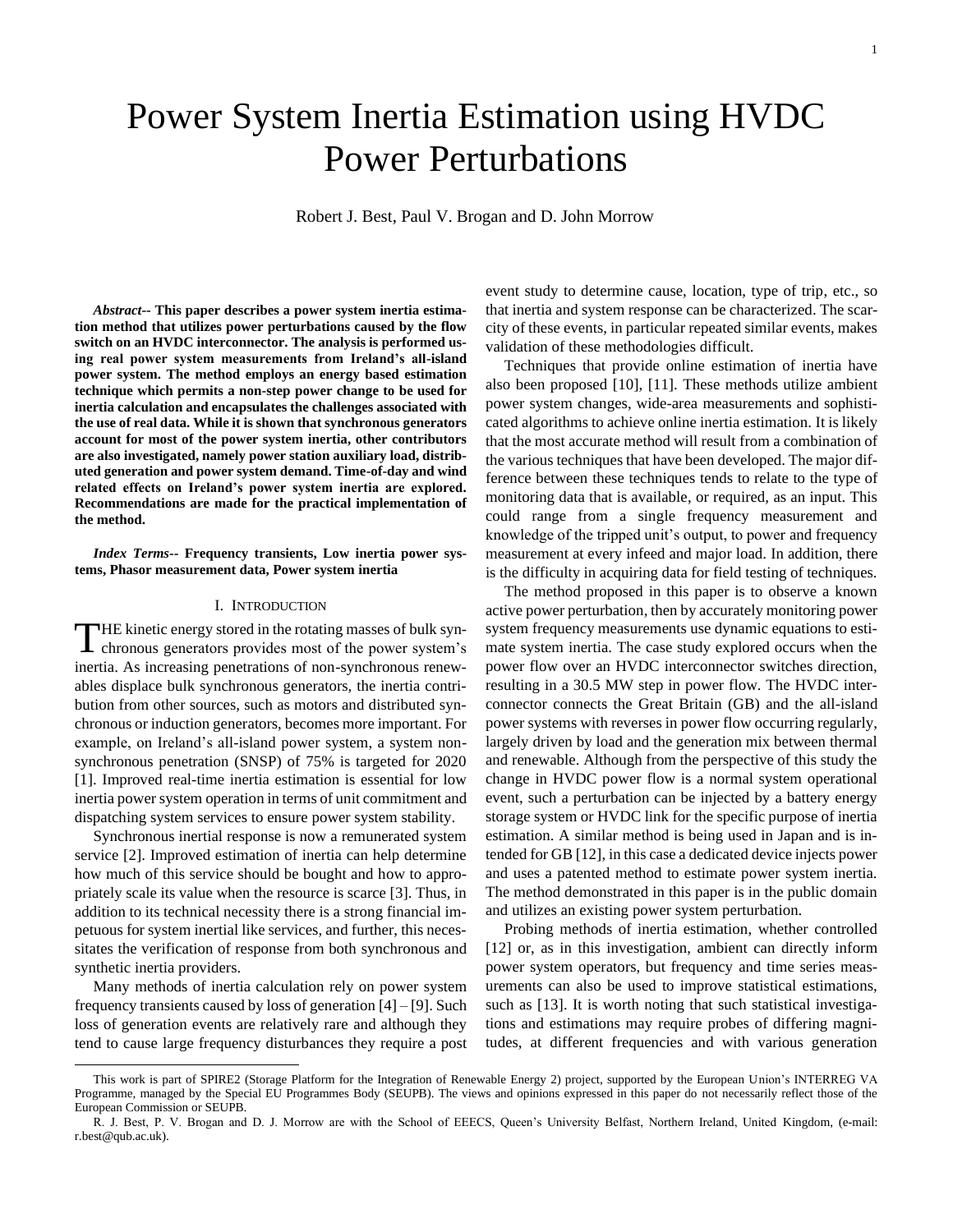mixes if they are to remain accurate [\[14\]](#page-10-2) especially as wind plant implement frequency response [\[15\].](#page-10-3) In this investigation frequency deviation was small and within the dead-band, maximizing the accuracy of the synchronous inertia and minimizing contamination from generator frequency response.

The analysis begins by modelling the power switch using a Matlab power system simulation. Although repeated with high consistency, the HVDC perturbation is complex and not a simple step change. The inertia estimation technique is developed with a focus on the challenges associated with the real power system data. The method needs to take into account the relatively small frequency disturbances, background effects on the load-demand balance, sources of inaccuracy or noise in the recorded Phasor Measurement Unit (PMU) data and the availability of power system information. The inertia estimation method is then applied to a data set of real events captured during 2015.

The swing equation is the basis of most estimates of power system inertia, with [\[16\]](#page-10-4) providing a good example; however this analysis uses simulated data with a very low noise component. When dealing with real data it is common to employ filters, such as those discussed in [\[13\]](#page-10-1) - [\[15\].](#page-10-3) In this investigation the integration of power with respect to time to give energy delivered is employed as a method to smooth the signal; logic is then applied to make an estimate of power system frequency. The results are compared to an estimate of power system synchronous inertia, based on unit commitment and machine parameters.

These power system inertia estimates are compared with other power system data, such as wind generation, demand and synchronous generator inertia. This allows a decomposition of the power system inertia sources to be performed. Lumped averages of system inertia and other event metrics are used to analyze how the inertia varies with time-of-day and the penetration of wind generation. The paper concludes with recommendations for how a real time implementation of this technique could be implemented in practice. One of the challenges associated with power system estimation is that at very low inertias the frequency estimation algorithms may not be able to keep pace with the transient response. A solution that might permit the method proposed in this paper to be applied more universally would be to complement frequency measurements with machine speed taken from rotary encoders.

#### II. DEVELOPMENT OF METHODOLOGY

Classically the understanding of power system inertia begins with the rotational kinetic energy of the machines connected to the power system. Expressed in (1) is the cumulative rotational energy of the power system, based on the rotational kinetic energy of each component. In reality some rotating machines are significant and easy to monitor, such as synchronous generators at power stations, but in principle every motor connected to the power system contributes to system inertia. When estimating system inertia from unit commitment of bulk synchronous generation  $E_{SG}$  is estimated from the summation in (1). However, this method underestimates inertia as *N* is small relative to the number of connected rotational devices.

$$
E_{SG} = \sum_{n=1}^{n=N} \frac{1}{2} \cdot J_n (2 \cdot \pi \cdot f_n)^2
$$
 (1)

*ESG* is total rotational energy of synchronous generation in the system, *n* is the rotational device identifier, *N* is the number of machines synchronized,  $J_n$  is the moment of inertia of the connected device and  $f_n$  is the momentary frequency measured at the connected device. If *N* were the total number of connected devices then the summation would yield the total rotational kinetic energy in the power system, *Esys*. It is not possible to do this practically, but as will be seen *Esys* can be estimated.

Often it is assumed that power system frequency is universal across a system, especially on a small system such as Ireland. However, power systems are more appropriately modelled as a spring mass system, with each rotating machine applying torque on each other, proportional to phase angle change. This complex model is necessary following a disturbance; however, a theoretical position exists in the dynamic system, referred to as the center of inertia, about which fluctuations take place. With sufficient observability this center of inertia can be identified, measured or determined. The center of inertia will have the unperturbed system frequency and constant angular momentum. If a system is sufficiently rigid or considered over a sufficient time period, then the frequency at any given point (*fn*) will tend to the center of inertia frequency, *f*, and can be considered as being constant between connected devices. The change in kinetic energy  $\Delta E$  is the difference between kinetic energy at frequency  $f_a$  and  $f_b$  due to a disturbance and (1) can be expressed as (2).

$$
\Delta E = (f_a^2 - f_b^2) \sum_{n=1}^{n=N} \frac{1}{2} \cdot J_n (2 \cdot \pi)^2
$$
 (2)

However,  $(f_a^2 - f_b^2) = (f_a - f_b)(f_a + f_b)$ . If the frequency deviation is small and the starting frequency is close the nominal frequency of the system,  $f_0$ , then  $f_a \approx f_b \approx f_0$  leading to (3) which can be substituted into (2).  $\Delta f$  is the frequency deviation. Note that the error introduced by this assumption is negligible for the frequency transients analyzed in this paper.

$$
(f_a^2 - f_b^2) \approx (f_a - f_b)(2f_0) = \Delta f \cdot 2f_0 \tag{3}
$$

The energy perturbation  $\Delta E$  arises from the power change measured by the PMU at the HVDC interconnector, this can be expressed with an integral between time  $t = 0$  and  $t = T$  as on the left-hand side of (4), where  $P_t$  is the disturbance power at time *t*. The right-hand side of (2) can be further simplified in (4) if all moments of inertia are considered as a summed quantity, equating to what would be measured at the center of inertia. *J* is the total power system moment of inertia.

$$
\Delta E = \int_{t=0}^{t=T} (P_t - P_{t=0}) \cdot dt = 4 \cdot \Delta f \cdot f_0 \cdot J \cdot \pi^2 \qquad (4)
$$

Power system engineers tend to express the inertia of a power system as the energy stored in the rotating masses, typically using a unit such as Megawatt-seconds (MWs). Angular momentum is related to stored energy via  $(5)$ .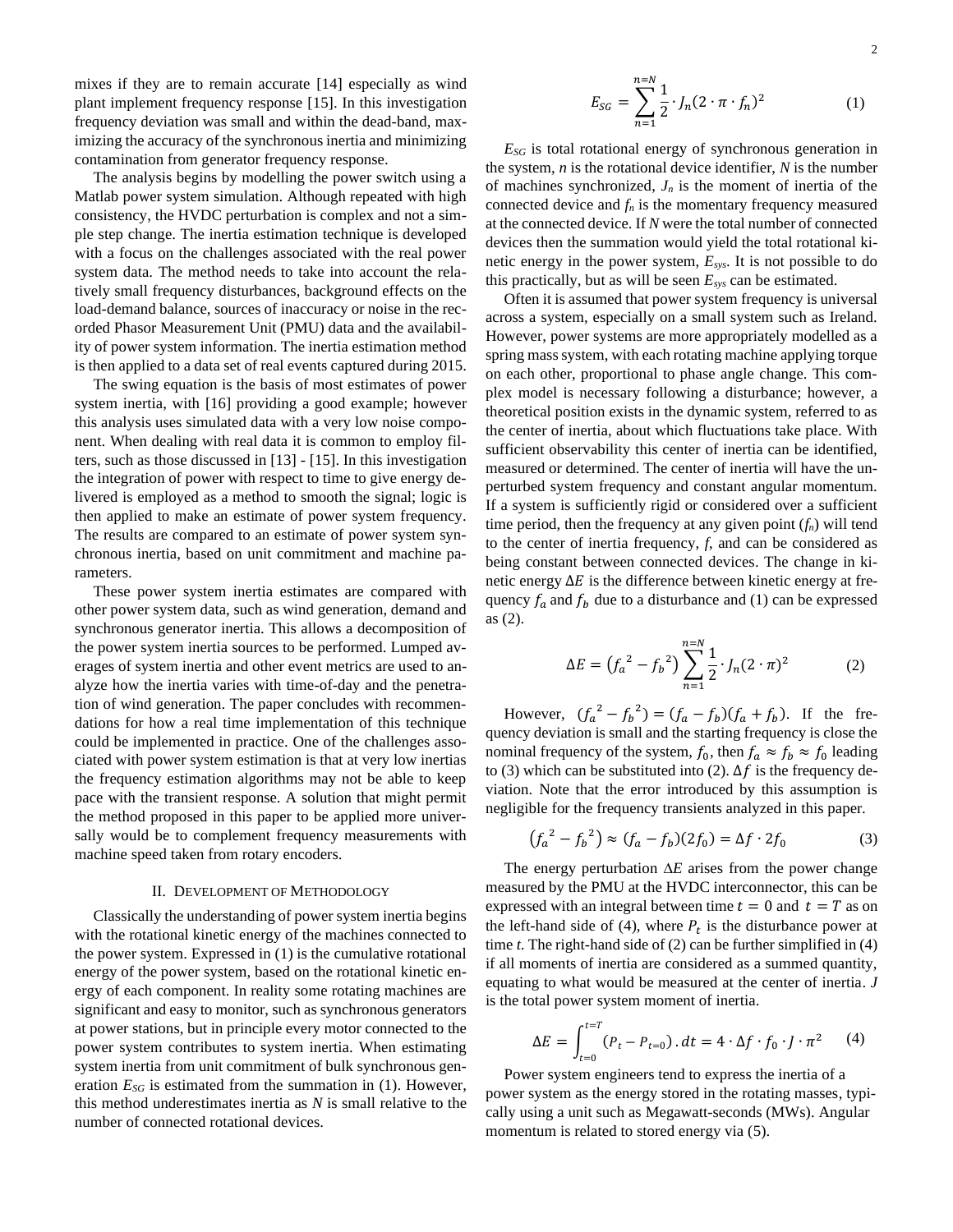$$
E_{sys} = \frac{1}{2} J \omega_0^2 = \frac{1}{2} J (2 \cdot \pi \cdot f_0)^2
$$
 (5)

*Esys* is the total rotational energy of the power system at nominal frequency and angular velocity,  $\omega_0$ .

Substituting (5) into (4) gives (6).

$$
\int_{t=0}^{t=T} (P_t - P_{t=0}) \cdot dt = 2 \cdot \frac{\Delta f}{f_0} E_{sys} \tag{6}
$$

The method is developed with the contention that any active power perturbation should be relatively small compared to system demand so that inertia characterization could be performed without frequency deviating beyond statutory limits. The ideal case would involve the application of a step change in power sufficient to cause a frequency disturbance, while not being disruptive. The frequency would then be measured to calculate rate-of-change-of-frequency (ROCOF) as soon as possible following the load change, before generator governor response and other power system interactions occur. In this scenario, for small frequency deviations the rotational kinetic energy, expressed as Megawatt-seconds (MWs), and ROCOF would be directly proportional. However, this is complicated by several factors, such as the difficulty in dynamically measuring frequency from voltage waveforms, particularly immediately after a nonlinearity [17].

The real case study will provide an understanding of the associated difficulties and limitations of power system inertia estimation. It so happens that the switching of power direction by the HVDC interconnector produces a very repeatable power characteristic, however, it is not a step change.

#### *A. Observation of power flow direction switch*

The power during a typical switch of direction from import to export on the HVDC link is shown in Fig. 1. The process takes approximately 1 second and results in a power change of 30.5 MW. There is negligible variation between occurrences, as Fig. 1 actually shows 20 such events superimposed. The change in power of 30.5 MW represents in the region of 1% to 0.5% of the total system demand. The maximum credible outage in this power system is typically up to 450 MW, which would cause frequency nadirs of approximately 49.2 to 49.3 Hz with the grid's current operating conditions. Example frequency transients resulting from the HVDC direction switch are shown in Fig. 2. The frequency plot exhibits spikes around the parts of the transient with the most rapid changes in power. The frequency for these data has been measured at the HVDC interconnector and thus is more susceptible to noise and frequency estimation algorithm errors than measurements taken elsewhere or combined from multiple locations.

The power flow switch can occur in either direction; both 'to-export' and 'to-import' changes are considered in the analysis. A method to characterize inertia from these events is developed through simulation, in Matlab SimPowerSystems, and applied to the field data.

# *B. Simulated Transients*

The method to characterize power system inertia begins with power system simulation. This simulation emphasizes the challenges associated with derivations from real power system data. A single bus network is deemed sufficient as the goal is a robust analysis of real power system data rather than simulation complexity. The model consists of a single turbine-generator, a system demand and a dynamic load to allow the application of the real power perturbation. System inertia and system droop are varied in the simulation. In the Irish power system synchronous inertia is dispatched by the system operator, using owner provided data for the dispatchable synchronous generators' inertia. There are other causes of variation of power system inertia in the grid, which will be discussed later. A range of 20000 MWs to 60000 MWs should encapsulate the full range of Irish power system inertia. During the period of data collection the minimum permitted inertia from synchronous generators was 20000 MWs, according to system operating constraints [18].

The effective droop of the power system depends on the units dispatched and their loading conditions. Many units may be either fully loaded or not capable of being dispatched to provide a droop response. In the Irish network a significant proportion of primary operating reserve can be provided by spinning pumped hydro and HVDC static reserve. Analysis of PMU data indicates that the delay in starting pumped hydro will be in excess of the key part of the frequency transient for inertia characterization [19]. Static reserve occurs at frequency set-points below the range of the analyzed frequency transients. This suggests that the effective droop can be expected to vary significantly. A range of 5% to 10% is applied to the simulation.



*C. Calculation of Inertia from Simulated transients*

Frequency traces from the simulation are presented in Fig. 3 for a number of combinations of inertia and droop. These are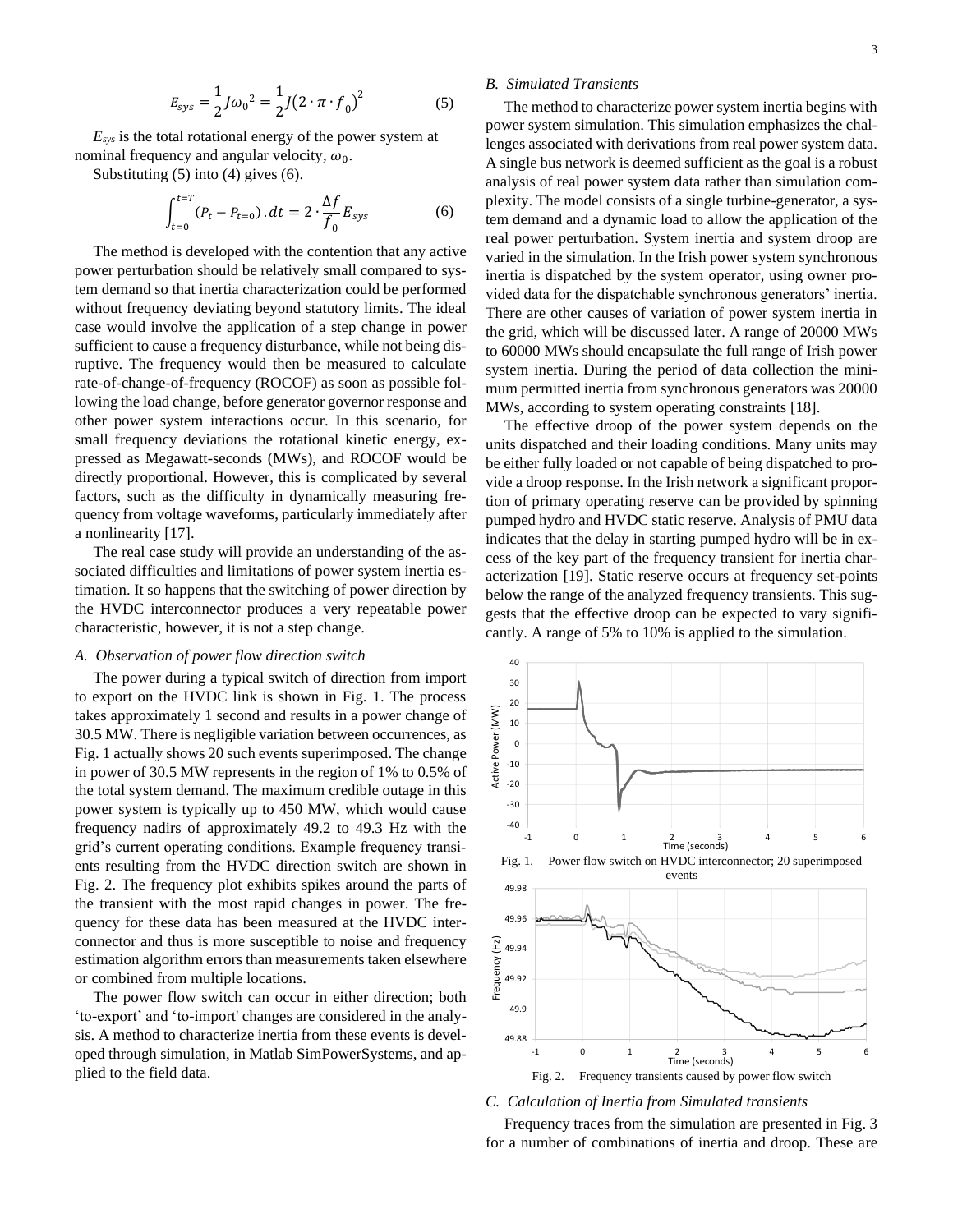comparable with the measured data in Fig. 2 in terms of frequency nadir and time of nadir. The main difference is that the simulation is free from measurement effects, such as noise.

The system inertia can be determined from the simulation data using (7) which is a rearrangement of (6), where *Esys* is made the subject of the equation, kinetic energy in MWs,  $f_0$  is the nominal system frequency of 50 Hz,  $\frac{df}{dt}$  is the ROCOF and  $\Delta P$  is the instantaneous difference between the power perturbation transient and the generator governor response. Fig. 4 shows the inertia estimation using a 0.04 s moving average of ROCOF calculated from machine speed for two of the frequency transients in Fig. 3. The reason for the difference in the two plots is due to the more aggressive 5% droop having an earlier nadir, see Fig. 3. It can be observed that an accurate inertia estimation should be possible, however, there will be difficulty achieving this during certain parts of the power transient. Most of these occur during the first second. After this, reasonable system inertia interpretation can be made until near to the frequency nadir, where the ROCOF and  $\Delta P$  reduce to such small values that simulation error has significant effect.



Fig. 3. Simulated frequency traces for various levels of droop and inertia



# III. ADAPTION OF INERTIA ESTIMATION FOR USE WITH GRID MEASUREMENTS

For the practical implementation, the governor response will not be available, and even the measurement of active power from all generators would still require decomposition of the inertial and governor responses. In addition, the effective fre-

quency response of the whole power system will include an element of under frequency load relief.

Not including load relief and governor response results in an increasing error with time, which would suggest limiting the analysis to the start of the transient. However, the simulation has highlighted that this approach may be problematic. It will be necessary to strike a balance when analyzing the real data.

An estimate of governor response and load relief, say 'power system response', if applied in a reasonable manner to the measured data would improve accuracy of calculation closer to the frequency nadir. A range of governor responses will occur across the suite of installed generators, which additionally depends on factors such as loading conditions, making it difficult to define a specific response characteristic. However, it is known that governor response and load relief to the perturbation is 0 MW at  $t = 0$ , and that at the time of the frequency nadir the ∆*P* has reduced to zero, i.e governor response and load relief are equal to 30.5 MW. This will be estimated as a time delay plus a linearly rising system response. A more complex method could be applied but it would be difficult to determine if including generator turbine time constants, etc, would make this inertia estimation significantly more accurate.

Even if a reasonably accurate estimate of system response to the perturbation is applied to the calculation, this does not prevent other background variations in generation-load affecting the outcome. This is more likely to occur with increased time, thus although there is benefit in increasing the calculation window, the potential for error introduced by background variations will also increase.

#### *A. Frequency Estimation*

The frequency in the real data is estimated from voltage wave measurements and so it takes several cycles to calculate frequency with high confidence. Tests on the measurement equipment show that frequency takes 1 to 2 cycles longer to calculate than active power, particularly during dynamic conditions [19]. The accuracy of frequency estimation is severely reduced if calculated from data acquired during conditions that affect the voltage phase and magnitude. This is the case for several cycles after the rapid changes in power, i.e. close to  $t = 0$ , and close to  $t = 0.9$  s.

The frequency data is taken at the source of the perturbation which is not ideal, but sufficient data was not available from other locations. Voltage wave data at other locations would be less affected by the perturbation. This methodology could be further refined if frequency from multiple measurement locations were combined to more accurately estimate center of inertia frequency [20]; this would mitigate the effect of any intra or inter area oscillations.

Data resolution is 0.001 Hz and noise is evident, see Fig. 1. For this reason, the use of larger values of frequency deviation, that span a longer time period, will be important. Data will be averaged over several cycles (a 25 cycle moving average is used in this study) and calculation performed over as long a period as possible while taking into account other conflicting factors.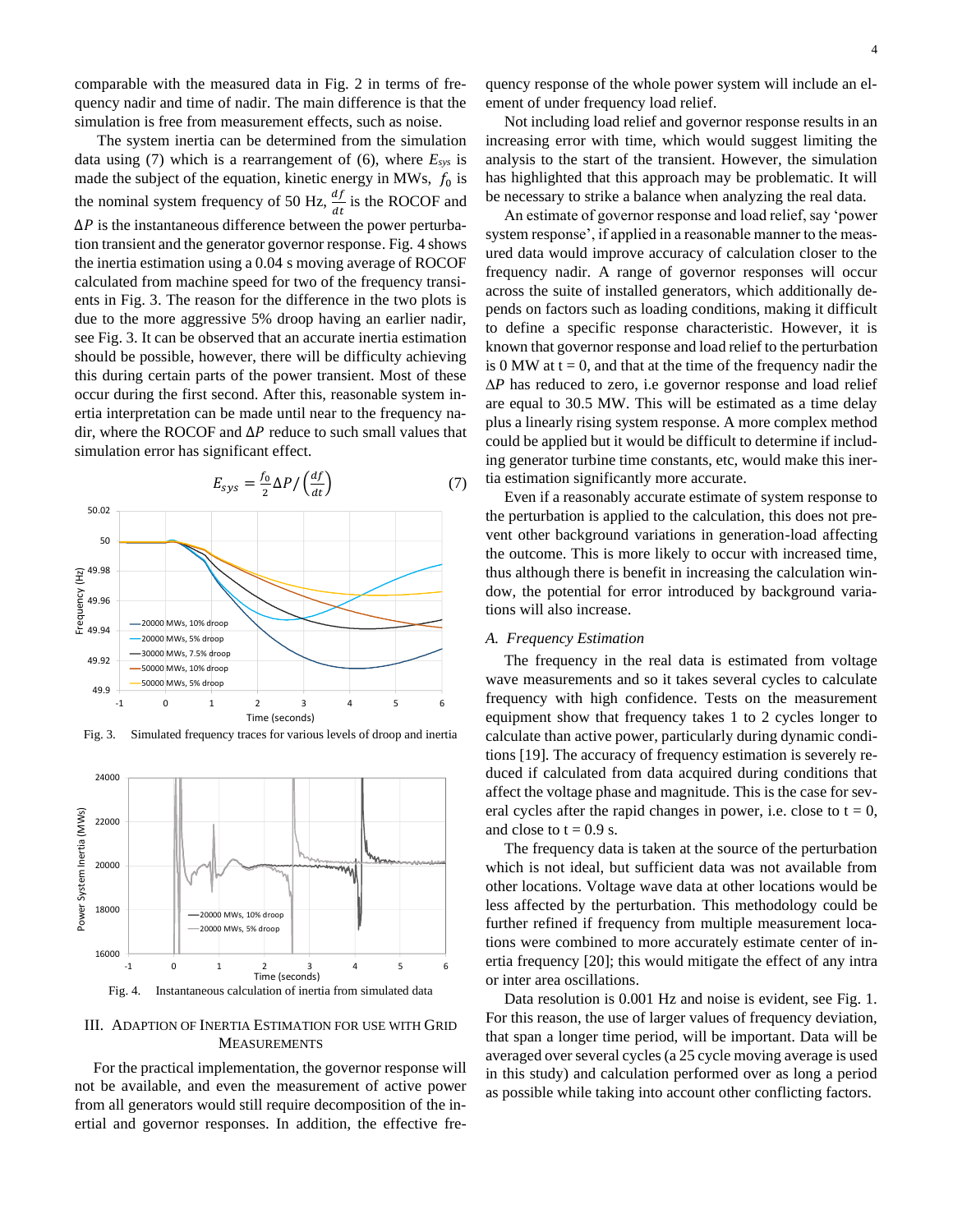# *B. Inertia Estimation and Characterization*

For small frequency deviations close to the nominal operating frequency, the energy that has been extracted from the rotating masses is directly proportional to the frequency deviation. From this, the total rotating kinetic energy at nominal operating frequency can be calculated, which is often expressed in MWs and referred to as power system inertia. This is shown in (8), which is adapted from (7), where  $P_m(t)$  is the power system response at time  $t$ ,  $P_e(t)$  is power change caused by the disturbance at time *t*, ∆*f* is the frequency difference between *t=a* and *t=b*, and ∆*E* is the energy difference between *t=a* and *t=b*.

$$
E_{sys} = \frac{f_0}{2} \int_{t=b}^{t=a} (P_m(t) - P_e(t)) dt / \Delta f = \frac{f_0}{2} \cdot \Delta E / \Delta f \tag{8}
$$

The energy change caused by the disturbance is calculated for each cycle from the start of the disturbance. The energy from power system response will be estimated as a time delay and linear slope of power, with any error in this estimate growing with increasing time. Fig. 5 shows the estimated energy extracted from the system against time, for a perturbation with a frequency nadir at 4.7 seconds. The plot shows the estimations for time delays of 0.4 s, 0.8 s and 1.2 s. This highlights the typical range of estimation in energy change that might occur. A method for determining the appropriate delay is proposed later.



power system response

Frequency is calculated using a 25 sample moving window. This 0.5 second window is chosen to reduce the effect of measurement noise and system-wide frequency oscillation. Frequency values are returned for each 0.2 second increment, starting from *t* = −0.3 s. The window is centered on these values, thus the frequency at  $t = -0.3$  s is not affected by the perturbation and provides the pre-perturbation frequency. By taking the frequency deviation between two points in time and the appropriate change in energy, a value of kinetic energy for the power system inertia can be calculated. This results in a large set of inertia estimations, one for each combination of start and end point. An illustrative example is presented in Fig. 6, which shows how the start and end points relate to ∆*E* and ∆*f* for use in (8) to calculate a 'two-point' estimate. Fig. 6 also shows the delay and linear slope used to estimate  $P_m$ . The delay can be varied as appropriate, whereas  $t = 0$  and the frequency nadir represent fixed points on the  $P_m$  characteristic. Fig. 7 shows the inertia estimations for the simulation case of 20000 MWs inertia and 10% droop for three starting points;  $t = -0.3$  s,  $t = 0.5$  s

and  $t = 1.1$  s. The markers indicate the end points of each twopoint estimation.

Shorter time periods, close to the start will be most affected by the impact of the rapid power change on the calculation of frequency, as observed in Fig. 2. In addition, time periods closer to the frequency nadir will be affected by error in the calculation of power system response and by background variation. Thus, it will be necessary to restrict the analysis to those inertia values deemed more accurate. The average of the values that are deemed appropriate for the analysis will result in the inertia estimation. Based on observation of the real data, start points in the range -0.3 s to 0.9 s have been used, with start points between 0.5 s and 0.8 s neglected. End points in the range 1.9 s to 2.7 s have been applied. This results in estimation windows ranging from 1.1 s to 3 s, providing 30 two-point system inertia estimates for each transient.

The standard deviation of the two-point inertia estimates is calculated and used to determine the overall data integrity for a particular transient and to identify suitable temporal regions for analysis. This assists in determining which start and end points are included in the analysis. The procedure aims to include as much data as possible, while minimizing the standard deviation of the two-point estimates.



The standard deviation of two-point estimates is also used to determine the appropriate time delay for the simple model of power system governor response and load relief. To achieve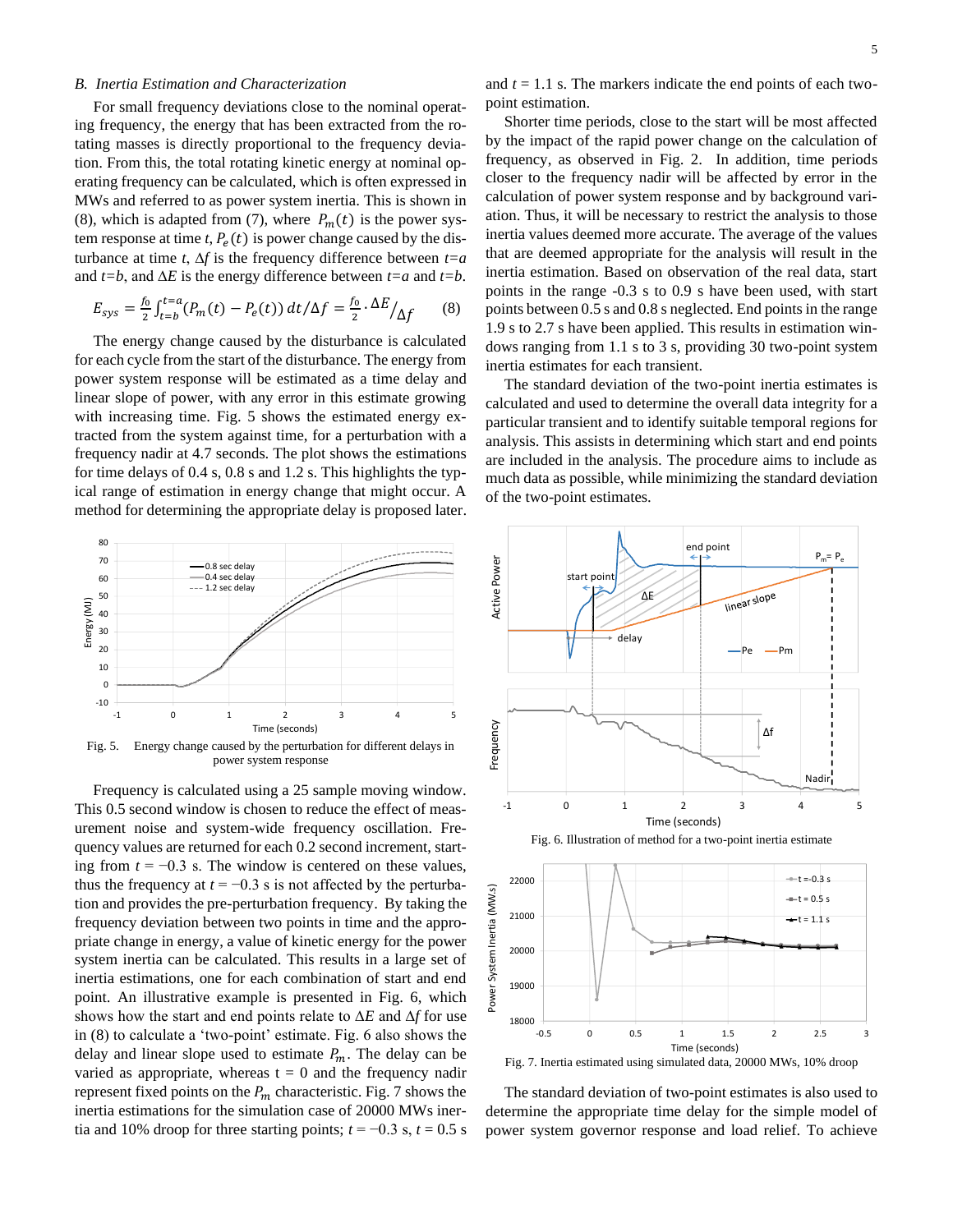this, the procedure is repeated with delays ranging from 0 seconds to 2.7 seconds, with the time delay resulting in the lowest standard deviation of the two-point inertia values then being used to estimate the inertia. The minimization of standard deviation approach has worked well with the simulation, getting within 0.1 seconds of the delay that gives the most accurate inertia estimation. For the simulated data, the average inertia estimation error for a system droop of 10% was +0.76%, a droop of 7.5% provided an average error of  $+1.4\%$ , and a droop of 5% gave an average error of +2.36%.

By applying the technique to simulated data it is observed that the error in the estimated inertia will be higher when the power system has a low value of droop, i.e. when the power system responds more aggressively to the change in frequency. However, it will be observed that this is small compared to the variation in inertia estimates achieved from the real data.

The process for the inertia estimation methodology presented in this section is summarized by the flowchart in Fig. 8.



Fig. 8. Flowchart showing the inertia estimation process

#### *C. Data Preparation*

To complement the power perturbation data, information from the SEMO is also applied [21]. Half-hourly metered data from all the units on the network is available. The time of the perturbation is aligned with the half-hour period of data, and this allows parameters such as generation capacity, system demand and wind generation at the time of the perturbation to be

determined. Synchronous generator inertia can also be estimated by using the system operator inertia values for each unit. The half-hour resolution of data means that if a particularly large unit is not actually synchronized at the time of perturbation, but still within the half-hour period that the perturbation occurs, errors potentially exceeding 3000 MWs could be present. To reduce this effect, the half-hourly periods immediately before and after are compared and if the synchronous generator inertia varies by more than 2000 MWs, these tests are eliminated from the data set. The synchronous generator inertia will account for most of the power system inertia and will be used as the principal validation metric for the analysis.

## IV. APPLICATION TO REAL POWER SYSTEM DATA

The technique is now applied to the real power system data. If the time delay for minimizing the standard deviation is very large or small, it is considered that background variation of frequency during the event has been too severe. Thus, if the minimum is not achieved by a delay in the range 0.2 s to 2.6 s the event is removed from the analysis. For the same reason, data where the pre-perturbation frequency varies by more than 0.015 Hz in the 1.5 sec before the event are ignored.

In addition, if the minimum value of standard deviation >8% of the estimated inertia, it is deemed unreliable. Data is also removed if the frequency deviation is very small, <0.025 Hz, the frequency nadir or peak occurs within 3.4 s, or if the frequency nadir or peak does not occur in the captured data at all. The aim is to remove data that have been severely affected by background variation of frequency or instances where insufficient data have been captured. These integrity constraints leave 750 events, out of 1200, for further analysis.

From the remaining data, the average power system inertia is 40100 MWs, with an average two-point inertia standard deviation of 1100 MWs. The scatterplot in Fig. 9 shows the power system inertia estimates plotted against the synchronous generator inertia for the 750 events analyzed. The average synchronous generator inertia is 29800 MWs. For the whole year, of 2015, the average synchronous generator inertia was 30730 MWs. The value in 2010 was 37600 MWs, with an estimate of 28300 MWs for 2020 [1], indicating a trend of reducing inertia.

The analysis shows that on average the synchronous machine inertia accounts for 74.3% of the estimated power system inertia. The synchronous generator inertia data should be reasonably accurate, although errors may be present in the information provided to the system operator. The trend line in Fig. 9 allows an initial comparison to be made between power system inertia and synchronous generator inertia. The trend line appears to suggest that on average there is a base inertia of 7320 MWs and that the increment in power system inertia is 1.1 times that of the synchronous generators' declared value. However, as will be shown, the relationship cannot be fully explained in such a simplified manner. Three other sources of inertia will be considered; system loads, other generation, and power plant auxiliary loads.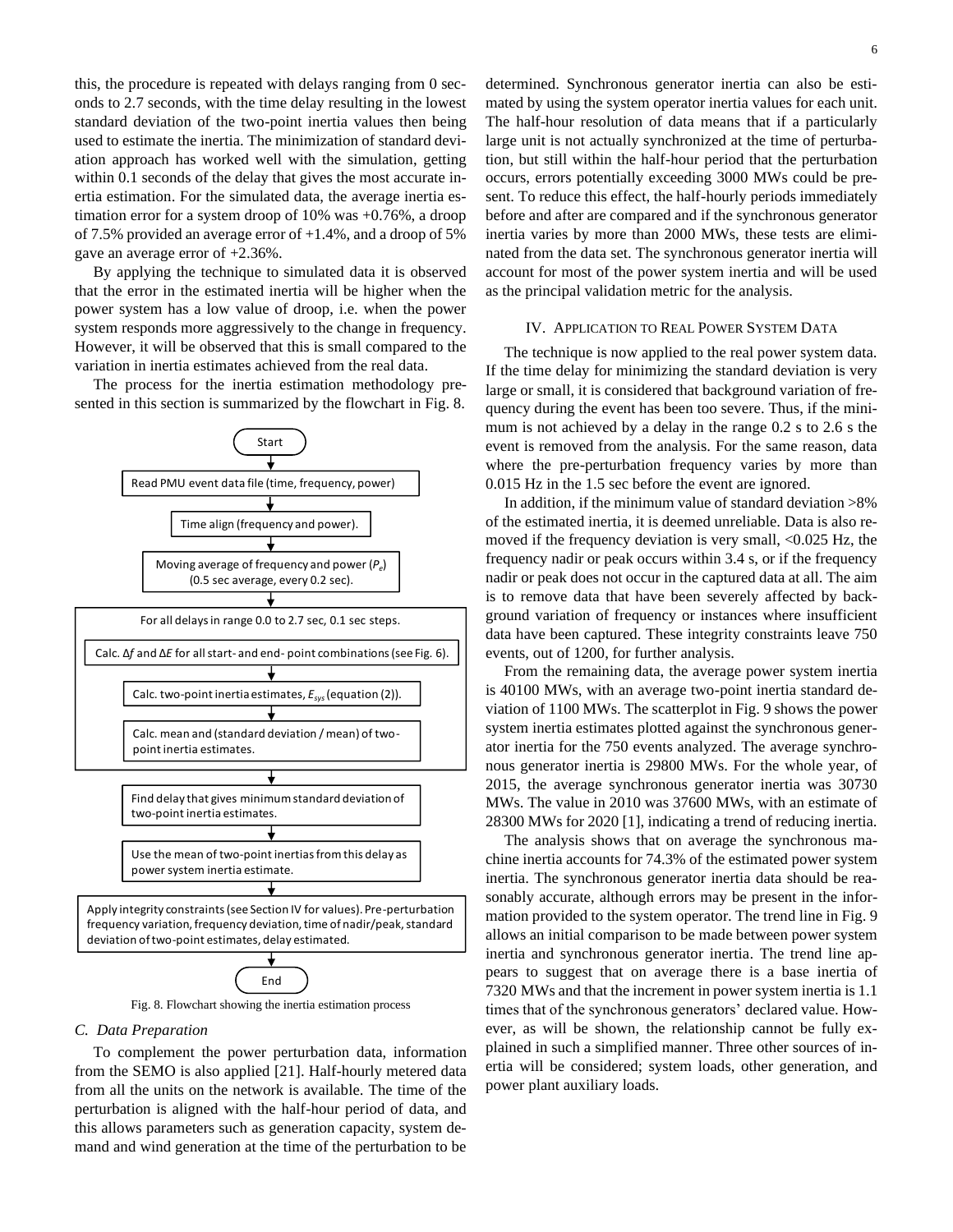

#### *A. Inertia response from power station auxiliary loads*

The inertia contribution from power station auxiliary load will be explored through an example and then applied generally to the whole system. A PMU has been installed at a 220 MW power station measuring both the synchronous generator and 11 kV site load. Several responses to frequency disturbances caused by large generators have been observed. Fig. 10a is an example showing the frequency transient, dropping to 49.3 Hz, and voltage fluctuation on the 11 kV network. Fig 10b shows the response from the synchronous generator and the site load. The inertial response from the synchronous generator can clearly be observed during the first 2 seconds of the transient, the unit then provides primary operating reserve based on a droop response.

The response from the site load is interesting, with the peak power response being 9.3% of the synchronous generator's peak inertial response. As well as an inertia contribution from motors the load will also provide load relief if frequency and voltage are depressed. However, the load does not appear to show strong correlation with the relatively small voltage fluctuation. In addition, the peak occurs well before the frequency nadir, thus it can be considered that most of the peak in response is due to the motors' inertial response. The power station has many large asynchronous motors, such as the 4.6 MW boiler feedwater pumps. The peak of the load response occurs 300 ms after the synchronous generator, which is a combination of how an induction machine's torque-speed characteristic is affected by the dynamic grid frequency, i.e. the slip, and the reasonably high inertia of these motors. Thus the site load, being predominantly induction machines, does not provide 'synchronous inertia' in its strict sense, but does provide an inertial response by the release of rotational kinetic energy. Over several observations, the average peak site load response was 8.6% of the synchronous generator. In terms of energy, after 1.0 second the site load inertial energy response is 7.6% that of the synchronous machine. But after 1.5 seconds this has risen to 9.2%, and after 2 seconds it is 10.0%. The rise is caused by the differing inertial response between synchronous and asynchronous machines.

This poses an interesting aside, in that the synchronous inertia of synchronous generators is being remunerated as part of Ireland's new system services [2]. Should the site load inertial response of power stations also be remunerated? It would seem that this provides a significant part of the power system's inertia, potentially several 1000's of MWs. This would act as an

Based on Fig. 10b, the inertia constant of the site load, using a base of the site load in MW, is approximately the same as that of the synchronous generator, using the MW capacity as the base. For the purposes of this work the site load inertia will be referenced to the power plant capacity rather than the synchronous generator's inertia. This would suggest that site load provides 0.5 to 0.6 MWs per MW of synchronous generator capacity, adding approximately 10% to a typical power station's inertia contribution.



Fig. 10. a) Frequency transient and voltage fluctuation, b) Power response from synchronous generator and site load

#### *B. Inertia from other generators, including wind turbines*

There are several fixed-speed induction generator wind farms in Ireland, with approximately 240 MW of capacity. In addition, a high proportion of the small scale wind sites, particularly in Northern Ireland, are likely to be fixed-speed wind turbines, bringing the capacity of this technology to perhaps 300 MW. Based on the inertia constant calculated in [22] for this type of wind turbine, they should contribute approximately 1200 MWs when connected to the grid.

Data available from [23] and [24] indicate that around 300 MW of synchronously connected distributed generation was present during the data collection period. A reasonable assumption would be for fixed-speed wind and synchronous distributed generation to contribute 1500 MWs to 2000 MWs.

#### *C. Inertia from load demand*

The inertia contribution of load will be difficult to determine, but may account for much of the remaining power system inertia. A relevant study on the GB power system [5] indicated that the demand side would contribute 17% to 25% of the power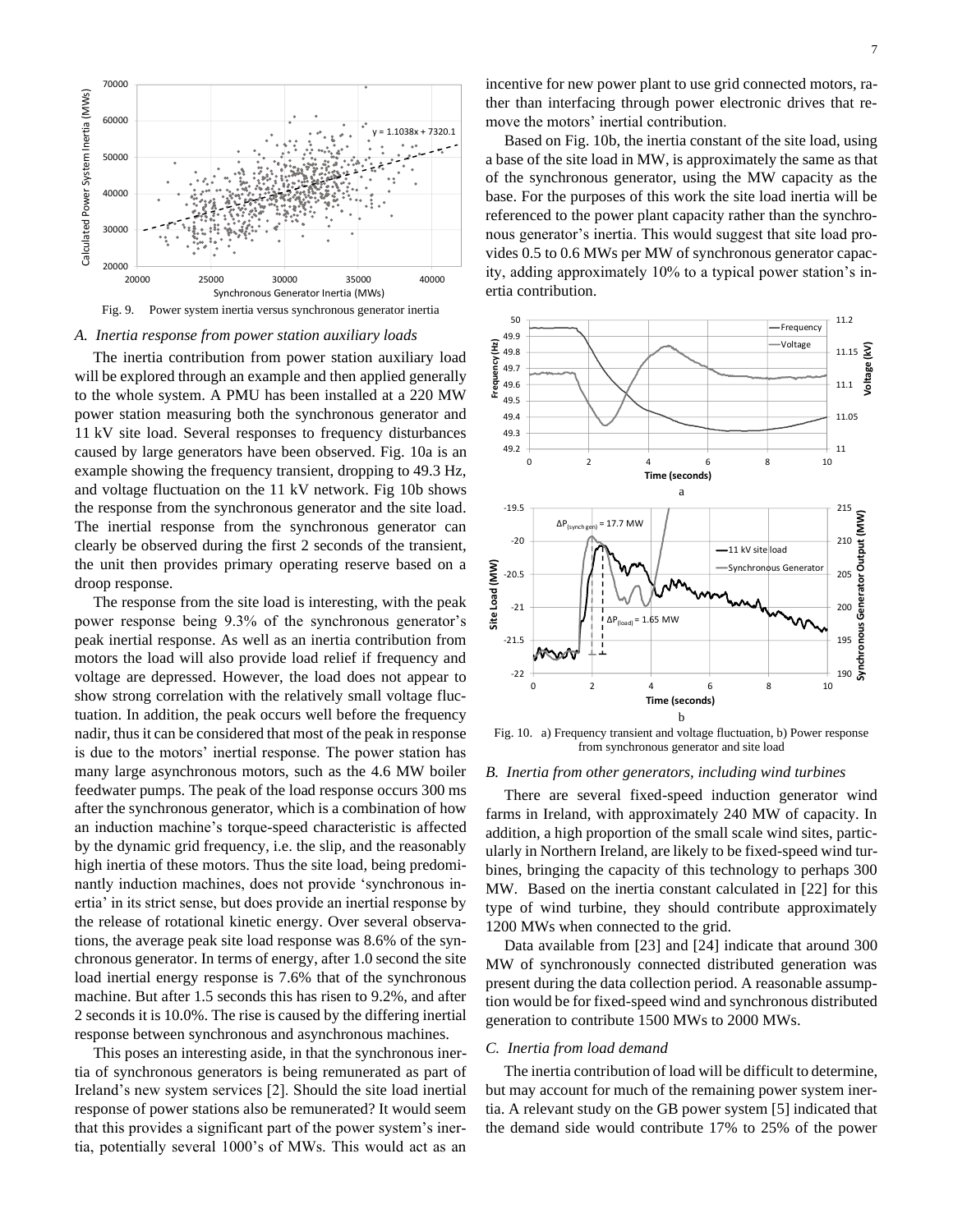system inertia with and average load inertia constant of 1.75 s that is higher at night and lower during the weekend.

The demand inertia constant, *Hdem*, can be estimated from  $(9)$ , where  $E_{SG}$  is the kinetic energy of synchronous generation  $(MWs)$ ,  $S_{SG}$  is the dispatched MW capacity of synchronous generation,  $\alpha$  is the incremental power system inertia of power station auxiliary load per MW capacity, E<sub>DG</sub> is the kinetic energy of distributed generation and fixed speed wind, and  $P_{dem}$  is the system demand (MW). Equation (9) is applied in the next section using grouped data to make several observations.

$$
H_{dem} = (E_{sys} - E_{SG} - \alpha \cdot S_{SG} - E_{DG})/P_{dem}
$$
 (9)

# *D. Time-of-day analysis*

The large number of perturbations permits variation in system conditions to be analyzed. A time-of day analysis is performed with the events grouped by the ½ hour period in which they occurred. As the events relate to changes in power flow on HVDC interconnection they are most numerous during the main generation transition periods with 33% occurring over the four hours between 06:00-08:00 and 21:30-23:30. In contrast, only 11% of events occur from 10:00-15:00. Nevertheless, time-of-day classification shows some interesting features.

Fig. 11 shows a 2.5 hour moving window of load demand inertia constant, calculated using (9), and system demand. Fig. 12 shows the time-of-day variation in power system inertia and the synchronous generator inertia.





Fig. 12. Time-of-day variation of power system inertia and synchronous generator inertia

The inertia constant of load demand rises rapidly between 02:30 and 04:00, several hours before the demand. This is also where minimum demand occurs. Several factors may play a part. For example, permanently connected motors forming the base load may effectively increase the load inertia constant at low demand, or certain industrial process may make use of lower nighttime tariffs. However, the most likely cause is the start-up of bulk generation, with an increase in power plant motor load, and perhaps also including the pre-generation synchronization of the units, several hours before generation starts. Start of generation from the additional units committed for daytime demand typically occurs from 04:30 to 05:30, which can be observed as a rise of synchronous generator inertia during this period in Fig. 12.

As a result, although the minimum power system inertia occurs during the night it is several hours before the minimum demand. The disconnection of bulk generation in the evening, while power plant site load inertia remains high during shutdown procedures would offer explanation of the slightly higher load demand inertia constant in the evening.

# *E. Effect of Wind generation and Weekday-Weekend*

Further analysis will investigate the effect of wind generation and compare weekdays with weekends. However, with each additional division fewer events will be available. There were not enough events captured during the winter, particularly around evening peak, to extend the analysis to seasonal variation. However, by restricting analysis to the summer and bordering months, April to September, an analysis of wind generation is made possible. The reason for the seasonal restriction when considering wind variation is that low wind generation in winter is associated with low temperatures and thus higher demand. This is not the case in summer due to Ireland's climate and the relatively small amount of cooling load on the network. In addition, the demand variation is less in summer and so this has less influence on the analysis.

The 'summer' events are separated into high- and low-wind generation and into four different time-periods in Fig. 13 and Fig. 14. The 2330-0300 period relates to minimum power system inertia, 0330-0530 represents minimum demand, 0600- 2000 has relatively stable average demand and inertia, and 2030-2300 represents the evening transition period. A weekday-weekend comparison is only possible during the 0600-2000 time-period. 'High-wind' has an average generation of 1200 MW, while the 'low-wind' average is 400 MW.

It can be observed in Fig. 13 that system inertia is higher at times of low wind, by 3000 to 6000 MWs on average. The lowest power system inertia occurs during the 2030-0300 high wind scenario, an average of 34000 MWs. Weekend daytime power system inertia is lower than weekday inertia by 3000 to 4000 MWs on average. This corresponds to a daytime demand that is lower on weekends by 500 MW on average.

The demand inertia constant is estimated using (9) and shown in Fig. 14. The increase of this value during the 0330- 0530 period is evident, as previously observed in Fig. 11, and assumed to be primarily due to the startup of synchronous generation. The slightly higher demand inertia constant in the evening 2030-2300 is also observed, which may similarly be caused by the shutdown of power plant. Thus, taking these factors into consideration, the inertia constant of the system demand may not vary noticeably and lies in the range 1.4 to 1.6 MWs/MW.

While the load demand inertia constant in Fig. 14 appears to increase when wind generation is higher, this is likely to be a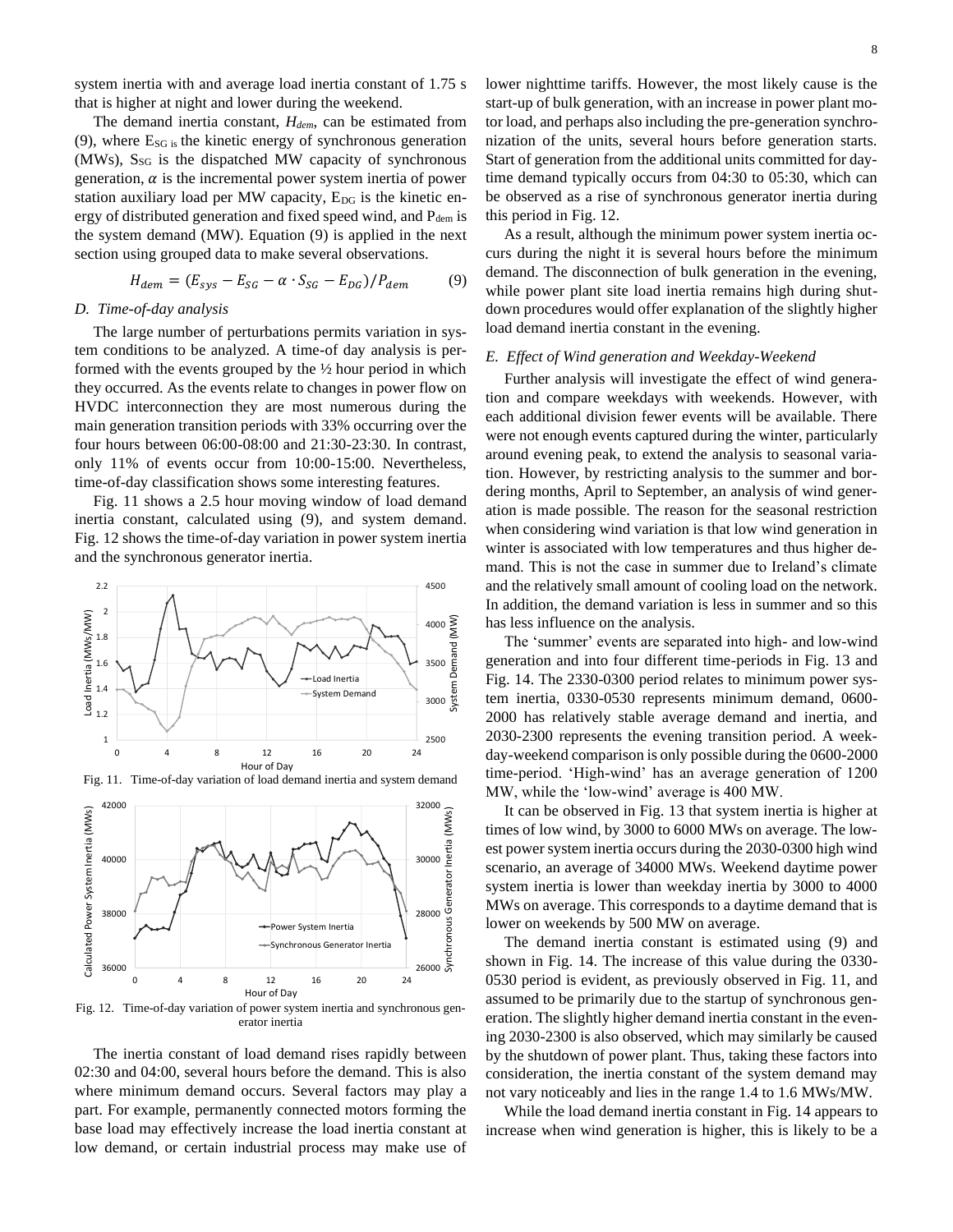residual effect from synchronous generator commitment. It is most pronounced during the 0330-0530 period, but also evident during the daytime-period. This may be a consequence of the increased flexibility of conventional generation required during high wind. The average three-hour variation of wind generation in the high-wind scenario is 200 - 300 MW compared to 100 - 150 MW for low-wind. While, in the daytime period, the threehour variation in synchronous inertia is 350 - 400 MWs more during high-wind. Thus, when wind output is more variable, the supporting synchronous plant is more likely to be in a non-generating inertia-providing state, resulting in a perceived increase in demand inertia constant. There is no clear difference in the demand inertia constant between weekend and weekdays.



Fig. 13. Power system inertia; wind generation and weekday-weekend comparison



Fig. 14. Load demand inertia constant; wind generation and weekday-weekend comparison

#### V. IMPROVEMENTS

A practical implementation might employ a 'multiple-shot' technique, whereby several perturbations are performed in succession at time intervals that permit the system to recover in between, for example perturbations over the course of a few minutes. This means an average value of inertia could be determined and outliers could be more easily eliminated, thus improving the accuracy of the inertia estimate. The largest disturbance that is acceptable to be repeated many times will provide the best estimation results from this technique.

Further improvement could be achieved via the frequency measurement. As previously mentioned, a globally calculated frequency from several sites would reduce the effect of noise, local effects and inter area oscillation on the determination of inertia. This would require additional PMU infrastructure and communications, but these devices are now widely installed, even if their full potential to benefit power system operation has

not yet been realized. The use of global frequency would also allow the data moving average window to be reduced and the overall inertia estimation window to be extended, permitting more of the transient to be used for inertia estimation.

A further step would be to replace the power system frequency measurements with machine speed measurements from rotary encoders, thereby allowing data averaging windows to be minimized. This would improve the resolution of inertia estimation and may be a necessity in smaller systems or those with very low inertia. The speed measurements could be taken directly from bulk generators, or via standardized synchronous motors acting as speed measurement devices at various parts of the network. In addition, testing inertia using perturbations at multiple locations on the grid could also serve to refine the inertia estimation. Validation of the method will be aided by the enhancements discussed in this section, supported by operational experience and comparison with existing, but less ideal, techniques.

It is worth noting that this power perturbation affects two power systems, both Ireland and Great Britain, and so there is an opportunity to test two systems simultaneously. At present, a device has been commissioned in Great Britain [12] to measure power system inertia in a similar manner [20].

## VI. CONCLUSION

A power system inertia estimation technique has been developed using a Matlab simulation and real power system measurements. This is made possible by PMU monitored power perturbations that occur when an HVDC interconnector switches power flow. The method employs an energy based estimation technique that allows a power change, which is not a step response, to be used for inertia calculation. A balance is made between maximizing estimation accuracy and the various additional factors present in the real data that affect power system frequency and its measurement. The technique also accounts for differing power system response conditions, such as droop response and load characteristics. The estimation method has been applied to a data set of 1200 transients, which was reduced to 750 for further analysis by the integrity constraints.

As might be expected, it has been shown that synchronous generators account for some 75% of the power system inertia. This suggests a significant inertia contribution from distributed generation, power station auxiliary load and power system demand. Plant auxiliary load provides a valuable, potentially remunerable, source of inertia and is estimated as 0.5 to 0.6 MWs/MW power plant capacity, thus increasing the inertia contribution from a power station by approximately 10%. The contribution from system demand is estimated to be 1.4 to 1.6 MWs/MW, with an additional 1500 to 2000 MWs from fixedspeed wind and synchronous distributed generation.

Time-of-day analysis initially suggested that the demand inertia constant varies considerably and is most prominent several hours before the morning rise in demand. However, this perceived variation may not be due to the demand itself. One of the probable reasons for the variation is the connection of power plant auxiliary load and synchronous generators during the